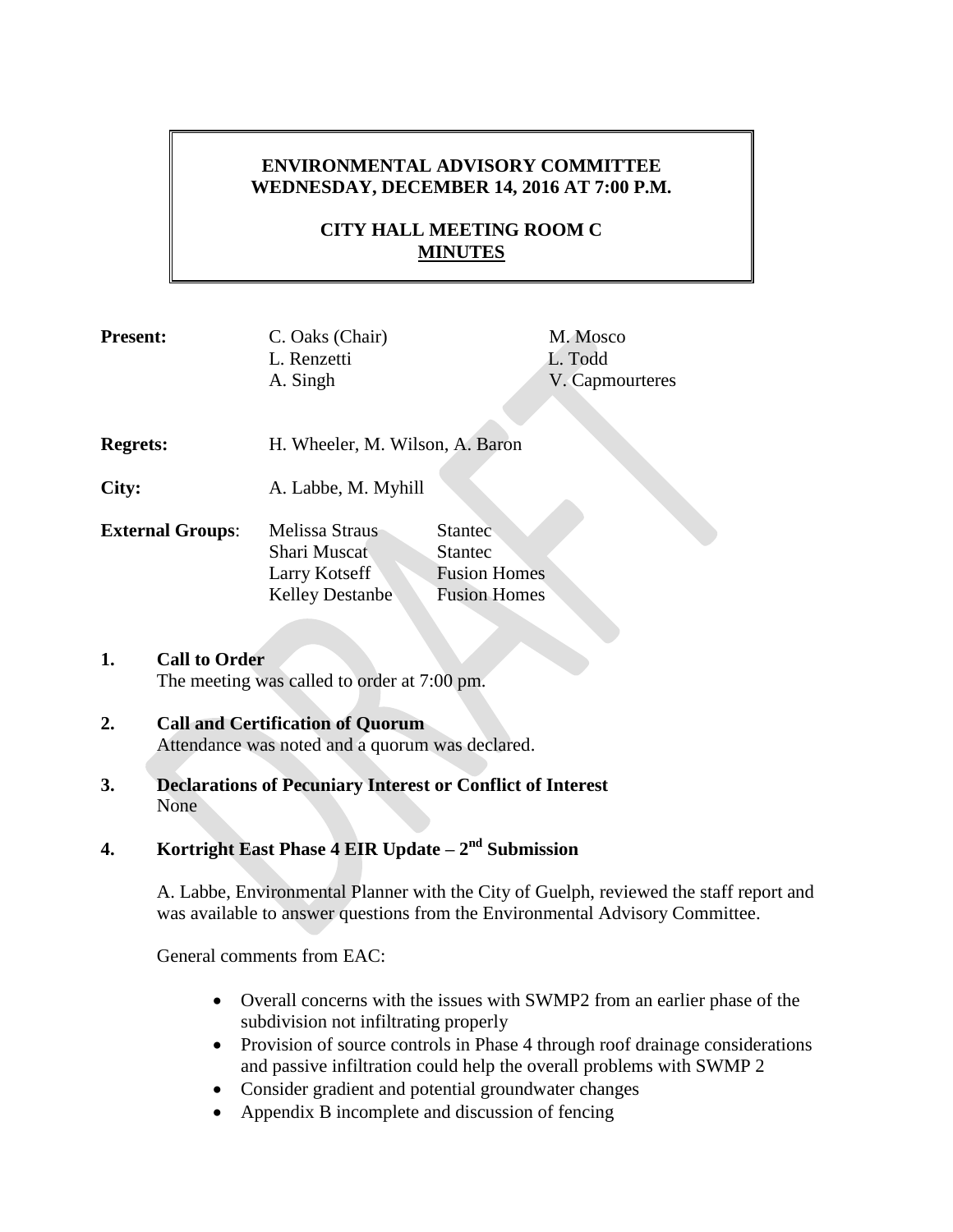- Concerns around FOC-2 being removed and negative impacts to deer overwintering habitat
- Wildlife culvert and the limitations of chosen material consider increasing the opening with other materials
- Consider monitoring both culverts with trail cameras to identify how many animals are using successfully
- Caution around tree removal in the winter deer most sensitive in the winter. Consult with MNR to provide most appropriate window

Comments/discussion from Stantec:

- Supportive of recommendation and confident that comments can be addressed with A. Labbe
- Differences with this submission include: policy section, west side trail, hazard trees, removal of buffer plan, reviewed swim concerns and additional monitoring that is occurring and being done by the City
- Species service correspondence none at risk
- Addressed response matrix comments
- Wildlife corridors and cameras amphibians will not trigger trail cams which is why they are set up to capture photos on time intervals
- Will provide clarity around culverts and the fauna expected to use these
- Subdivision to the south of this site will have snapping turtle nesting structures
- Stantec will consider tree removal timing and restrictions, and provide rationale for removal windows

The Environmental Advisory Committee went into Committee to discuss.

### **Moved by M. Mosco and seconded by L. Renzetti,**

**THAT The Environmental Advisory Committee conditionally support the Environmental Implementation Report Addendum prepared by Stantec Consulting Ltd., provided the following is addressed:** 

- **1. Potential impacts on significant features such as Significant Wildlife Habitat and the east side of proposed phase 4B (CUM) is clarified and resolved to staff's satisfaction;**
- **2. The text speaking to Significant Wildlife Habitat is modified to recognize data from other EIS reports;**
- **3. Additional information is provided to augment the Tree Inventory and Preservation Plan. Particularly clear summary tables are provided and compensation reflects staff comments;**
- **4. Erosion and Sediment Control Plans are revised to include additional information such as topsoil locations;**
- **5. A Buffer Restoration Plan is provided for the east side of proposed Phase 4B;**
- **6. The Monitoring Plan is supplemented with additional details as requested by staff.**
- **7. Timing restrictions to mitigate impacts relating to SWH for deer wintering, amphibian breeding and area sensitive breeding birds be reconsidered to determine**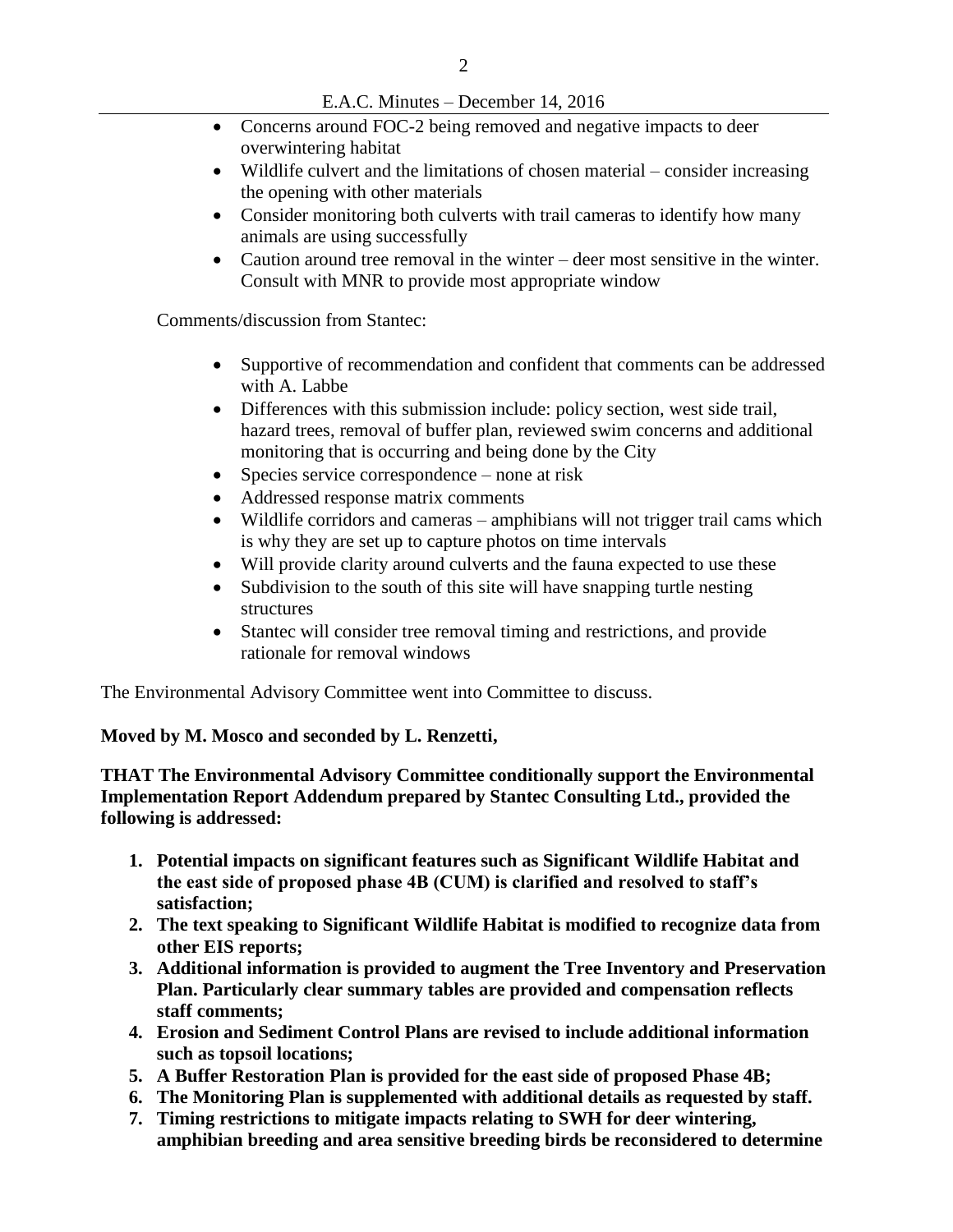#### E.A.C. Minutes – December 14, 2016

**a more appropriate phasing/timing period for FOC2-2 tree removals (table/chart to justify choice may be helpful).**

**8. Explore source control and/or pre-treatment options for stormwater.**

**Motion Carried -Unanimous-**

### **5. Approval of Minutes from November 9, 2016**

**Moved by L. Todd and seconded by A. Singh,** 

**THAT the Minutes from the November 9, 2016 meeting be approved**

**Motion Carried -5 in favour, 1 abstained -**

**Approval of Minutes from November 16, 2016**

**Moved by A. Singh and seconded by M. Mosco,** 

**THAT the Minutes from the November 16, 2016 meeting be approved as amended**

**Motion Carried - 5 in favour, 1 abstained-**

- **6. Correspondence & Information**
	- **71 Wyndham shoreline and retaining wall do need to be in scope**
	- **Site south of VPV TOR**
	- **Turfgrass EIR coming in January**
	- **EnviroGuide information at January meeting**
- **7. Other Business**
	- **New member will be joining in January**
- **8. Next Meeting – January 11, 2017**
- **9. Adjourn**

The meeting was adjourned at 8:52 PM

### **Moved by A.Singh and seconded by L. Renzetti,**

**Motion Carried -Unanimous-**